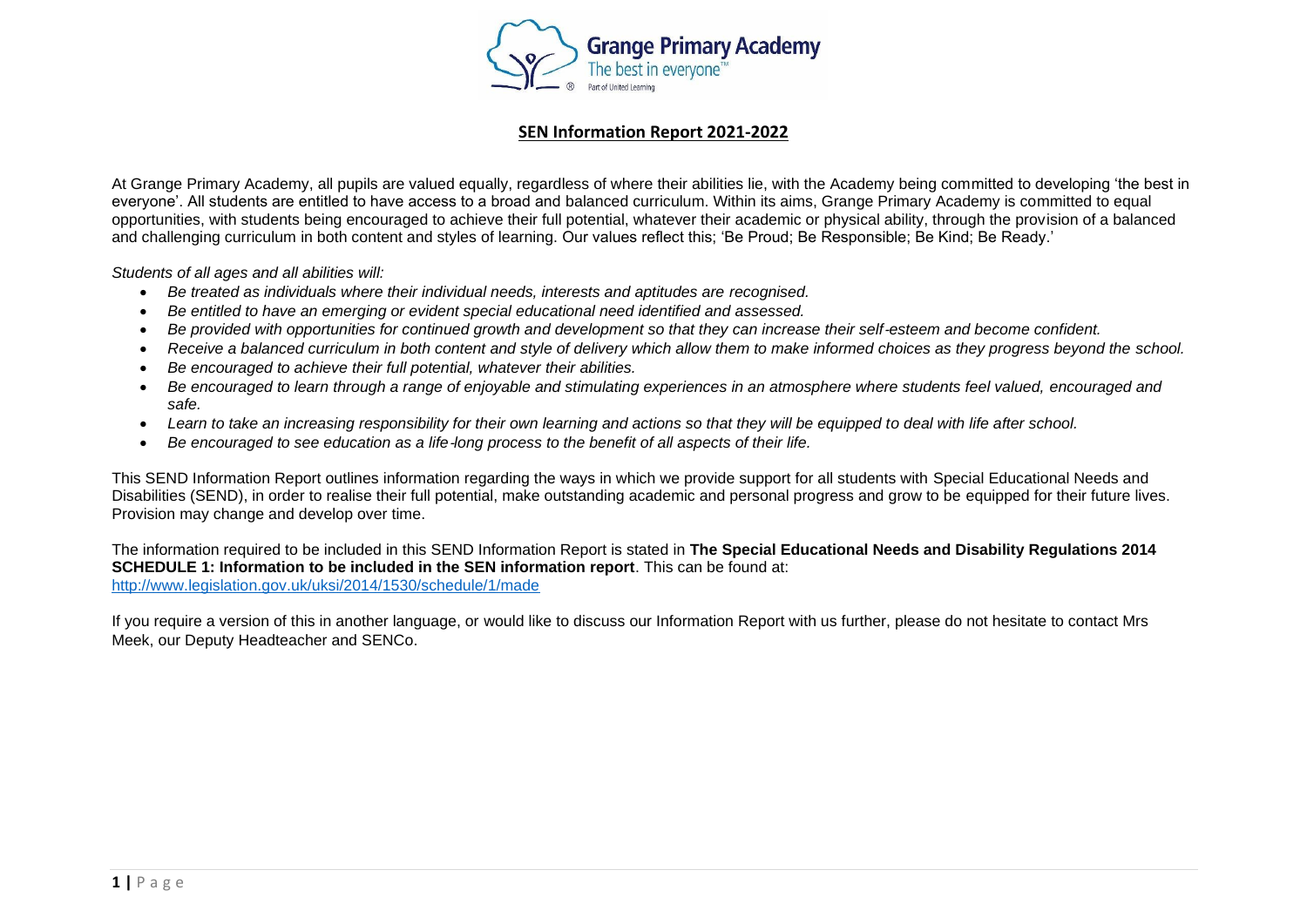

| Regulation                                                                                                                                                                                          | Question                                                | <b>School Response</b>                                                                                                                                                                                                                                                                                                                                                                                                                                                                                                                                                                                                                                                                                                                                                                                                                                                                                                                                                                                                                                                                                                                                                                                                                                                                                                                                                                                                                                                                                                                                                                                                                                                                                                    |
|-----------------------------------------------------------------------------------------------------------------------------------------------------------------------------------------------------|---------------------------------------------------------|---------------------------------------------------------------------------------------------------------------------------------------------------------------------------------------------------------------------------------------------------------------------------------------------------------------------------------------------------------------------------------------------------------------------------------------------------------------------------------------------------------------------------------------------------------------------------------------------------------------------------------------------------------------------------------------------------------------------------------------------------------------------------------------------------------------------------------------------------------------------------------------------------------------------------------------------------------------------------------------------------------------------------------------------------------------------------------------------------------------------------------------------------------------------------------------------------------------------------------------------------------------------------------------------------------------------------------------------------------------------------------------------------------------------------------------------------------------------------------------------------------------------------------------------------------------------------------------------------------------------------------------------------------------------------------------------------------------------------|
| The kinds of special<br>educational needs and<br>disabilities for which<br>provision is made at<br>the school.                                                                                      | What kinds of SEND<br>do pupils have in<br>your school? | Children are identified as having SEND when they have a significantly greater difficulty in learning than the majority of children<br>the same age or have a disability which prevents or hinders them from making use of education facilities of a kind generally<br>provided for children of the same age in schools within the area of the<br>Local Authority (SEND Regulations 2014).<br>Students at Grange Primary Academy have a range of special educational needs, including students with Communication and<br>Interaction difficulties; Cognition and Learning difficulties (including Dyslexia, Dyscalculia and Moderate Learning Difficulties);<br>Social, Emotional and Mental Health difficulties (including Autistic Spectrum Disorders, ADHD and Attachment Difficulties) and<br>Sensory or Physical difficulties (including Hearing and Visual Impairment and Dyspraxia).                                                                                                                                                                                                                                                                                                                                                                                                                                                                                                                                                                                                                                                                                                                                                                                                                                |
| Information, in relation<br>to mainstream schools<br>about the school's<br>policies for the<br>identification and<br>assessment of pupils<br>with special<br>educational needs and<br>disabilities. | How do you know if a<br>pupil needs extra<br>help?      | When your child first joins Grange Primary Academy, we use information from a range of sources to help<br>identify SEND needs. This includes information from parents/carers; nursery and primary school teachers; end of key stage<br>levels and base line testing; Cognitive Ability Tests (CAT tests); literacy and numeracy tests;<br>application form information; specialist colleagues and external agencies such as the specialist support services.<br>Our class teachers, subject leaders and Senior Leadership Team closely monitor the progress and attainment of all students,<br>including those who have or may have SEND.<br>If your child needs to be assessed further, we would use a range of assessments depending on the area of need. If it is thought<br>a family needs support, we have good working relationships with outside agencies and a referral can be made to them or an<br>Early Help Assessment may be led by our Family Wellbeing Team.<br>We follow a staged and graduated approach to identifying and assessing needs, using the 'Assess, Plan, Do,<br>Review' model. The triggers for intervention could be recognised by the teacher, teaching assistant, or others concerned,<br>underpinned by evidence, about a pupil who, despite receiving differentiated learning opportunities, does not make expected<br>progress. All students with SEND are on the SEND register which are accessible to all staff. Staff use this information to inform<br>their lesson planning, teaching and student learning activities. Targeted interventions are planned and delivered where<br>appropriate. This may include small group or individual work across a broad range of activities. |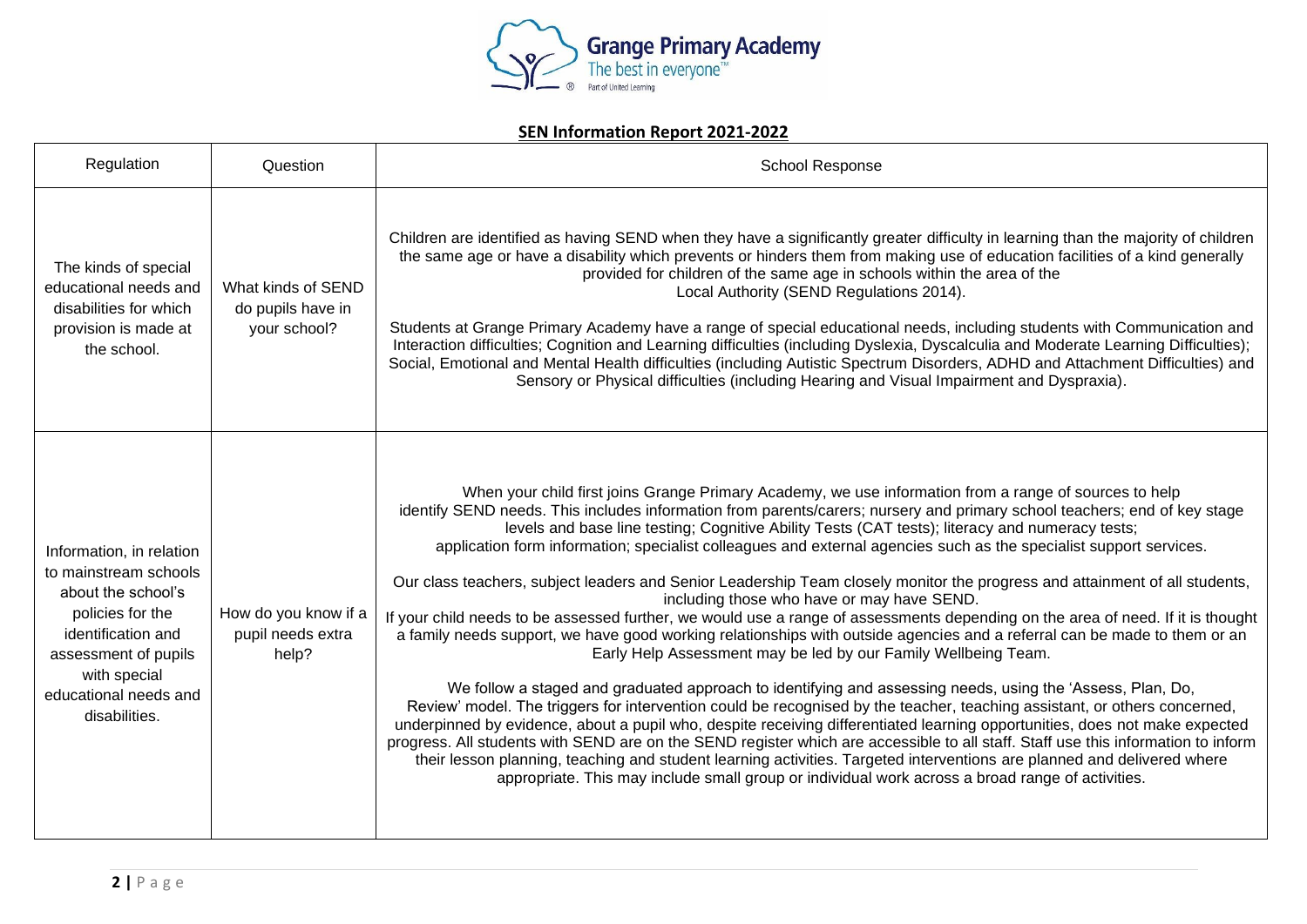

| Information about the school's policies for making provision for pupils with special educational needs whether or not pupils have EHC Plans, including— |                                                                                              |                                                                                                                                                                                                                                                                                                                                                                                                                                                                                                                                                                                                                                                                                                                                                                                                                      |
|---------------------------------------------------------------------------------------------------------------------------------------------------------|----------------------------------------------------------------------------------------------|----------------------------------------------------------------------------------------------------------------------------------------------------------------------------------------------------------------------------------------------------------------------------------------------------------------------------------------------------------------------------------------------------------------------------------------------------------------------------------------------------------------------------------------------------------------------------------------------------------------------------------------------------------------------------------------------------------------------------------------------------------------------------------------------------------------------|
| (a) how the school<br>evaluates the<br>effectiveness of its<br>provision for such<br>pupils;                                                            |                                                                                              | Your child's progress will be continually monitored by their class teacher. They will be assessed regularly against statements<br>linked to the Natioanl Curriculum and achievements against these will be recorded on our school tracking systems. Your child's<br>progress will be formally reviewed each term and a level will be given in reading, writing and maths. These levels are linked to<br>children's age related expectations.<br>At the end of each Key Stage (i.e. end of Year 2 and 6), all children are required to be formally assessed using government set<br>tests. This is something the government requires all schools to do and the results of these tests inform the school data that is<br>published nationally.                                                                         |
|                                                                                                                                                         | How will I know if my<br>child is making<br>progress?<br>How do you evaluate<br>provision?   | Teachers formally assess and review progress and attainment 3 times a year which is communicated to parents/carers through<br>Pupil Passport Meetings and the end of year report. Pupil Passport Meetings are held twice a year when there is an opportunity<br>to discuss progress, attainment and next steps. If your child has been set individual targets these will be reviewed with you as<br>part of these meetings. The SENCo is available to be part of these discussions and may invite parents in to meet with them and<br>the class teacher. The SENCo will also ensure that your child is making good progress within any individual or group work that<br>they are taking part in.                                                                                                                     |
|                                                                                                                                                         |                                                                                              | All students with an Education, Health & Care Plan have an Annual Review.                                                                                                                                                                                                                                                                                                                                                                                                                                                                                                                                                                                                                                                                                                                                            |
|                                                                                                                                                         |                                                                                              | The school has a Quality Assurance process that assesses the effectiveness of Teaching and Learning for all<br>students, including those with SEND and the outcomes of these evaluations are used to create and implement development<br>plans for all aspects of school life. Additionally, progress and attainment data for students is analysed for impact and to inform<br>future planning                                                                                                                                                                                                                                                                                                                                                                                                                       |
| (b)the school's<br>arrangements for<br>assessing and<br>reviewing the progress<br>of pupils with special<br>educational needs:                          | How do you check<br>and review the<br>progress of my child<br>and how will I be<br>involved? | Parents are invited to attend Pupil Passport meetings twice each year which will show your child's current levels in terms of<br>their progress and age-related expectations, as well as reporting on their effort, behaviour and homework. An end of year<br>report will build on the discussions from Pupil Passport meetings. Class teachers, subject leaders and Senior Leaders will<br>monitor and review your child's levels and pick up on any subjects where your child is not making the right amount of progress.<br>An intervention may then be put into place. We will check whether progress has been made or whether different intervention or<br>support is needed after a period of time. We give reports to the governors who check and review the work of all departments,<br>including Inclusion. |
|                                                                                                                                                         |                                                                                              | We welcome the involvement of parents/carers and want to keep you up to date and involved with your child's<br>progress. We do this through Pupil Passport meetings, direct discussion at the start and end of the day; email; telephone calls;<br>appointments made with individual teachers and Annual Reviews/termly reviews.                                                                                                                                                                                                                                                                                                                                                                                                                                                                                     |
|                                                                                                                                                         |                                                                                              | The school provides information for parents through newsletters; information on the website; Facebook and Twitter;<br>Open/Information days; pupil passport meetings and letters home. Curriculum themes delivered each term are published on the<br>website for parents to access.                                                                                                                                                                                                                                                                                                                                                                                                                                                                                                                                  |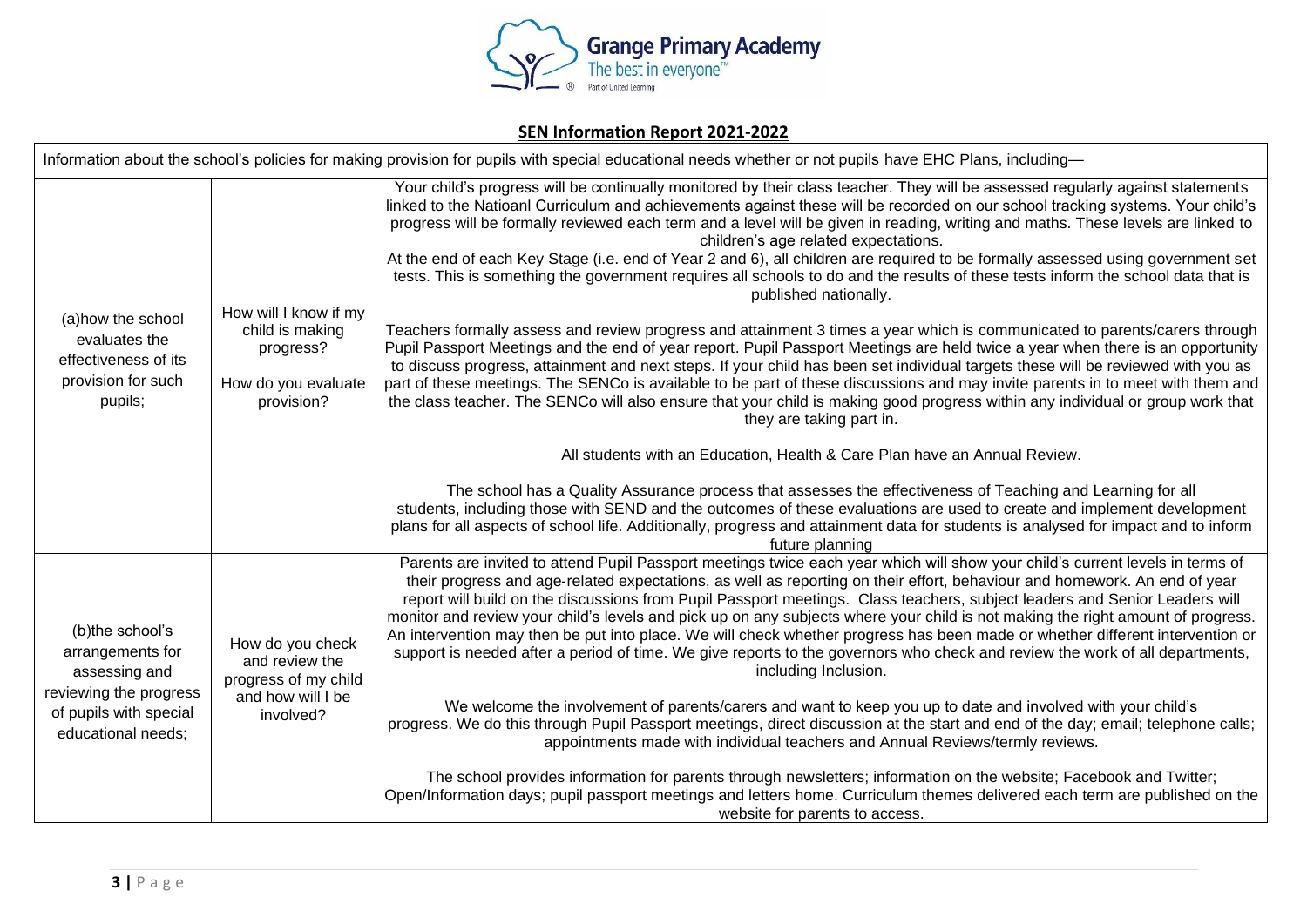

| (c)the school's<br>approach to teaching<br>pupils with special<br>educational needs;                                        | How do teachers<br>help pupils with<br>SEND?<br>How will teaching at<br><b>Grange Primary</b><br>Academy be adapted<br>for my child with<br><b>Special Educational</b><br>Needs?                    | We are committed at Grange Primary to ensure that we provide all children with Quality First Teaching which is differentiated to<br>meet their needs. We believe that ability is not fixed and that through well planned teaching and learning, children's abilities can<br>soar.<br>Our teachers have high expectations of all students, including those with SEND. All teachers will be told about your child's<br>individual needs and will adapt their lessons to meet these requirements. This may involve using different strategies, more<br>practical/adaptation of resources and activities. Your child's class teacher will plan lessons according to the specific needs of all<br>groups of children in the class, including your child. This will ensure that your child's needs are met on a daily basis through<br>class provision. The SENCo may support your child's teacher if necessary in developing planning to meet your child's needs, if<br>they are working below expectations for the year group they are in.<br>Specially trained support staff can adapt the teacher's planning to support the needs of children where necessary, and specific<br>interventions and strategies can be used to support your child individually and in groups.<br>Sometimes we may seek advice from external agencies to ensure that the provision we offer children is tailored to their needs,<br>and that the resources and strategies we use, support your child's learning. |
|-----------------------------------------------------------------------------------------------------------------------------|-----------------------------------------------------------------------------------------------------------------------------------------------------------------------------------------------------|-------------------------------------------------------------------------------------------------------------------------------------------------------------------------------------------------------------------------------------------------------------------------------------------------------------------------------------------------------------------------------------------------------------------------------------------------------------------------------------------------------------------------------------------------------------------------------------------------------------------------------------------------------------------------------------------------------------------------------------------------------------------------------------------------------------------------------------------------------------------------------------------------------------------------------------------------------------------------------------------------------------------------------------------------------------------------------------------------------------------------------------------------------------------------------------------------------------------------------------------------------------------------------------------------------------------------------------------------------------------------------------------------------------------------------------------------------------------------------------------|
| (d) how the school<br>adapts the curriculum<br>and learning<br>environment for pupils<br>with special<br>educational needs: | How will the<br>curriculum be<br>matched to my<br>child's needs?<br>How is Grange<br>Primary Academy<br>accessible to<br>children with Special<br><b>Educational Needs</b><br>and/ or Disabilities? | Most of our students follow a traditional curriculum, however a small number of learners have a more personalised curriculum<br>to match their individual needs, interests and abilities. This may include; forest schools; nurture sessions; additional literacy or<br>numeracy; personalised timetables; focussed intervention groups.<br>Our school is a safe and accessible building and it is welcoming to the whole community. All safeguarding<br>procedures and risk assessments are in place and adhered to by all staff. We ensure that equipment used is accessible to all<br>children, regardless of their needs and specialist equipment is provided to support learners where needed. After school<br>provision is accessible to all children, including those with SpecIal Educational Needs and/ or Disabilities<br>An Accessibility Plan is in place and available from our school website which includes further detail on this.                                                                                                                                                                                                                                                                                                                                                                                                                                                                                                                                        |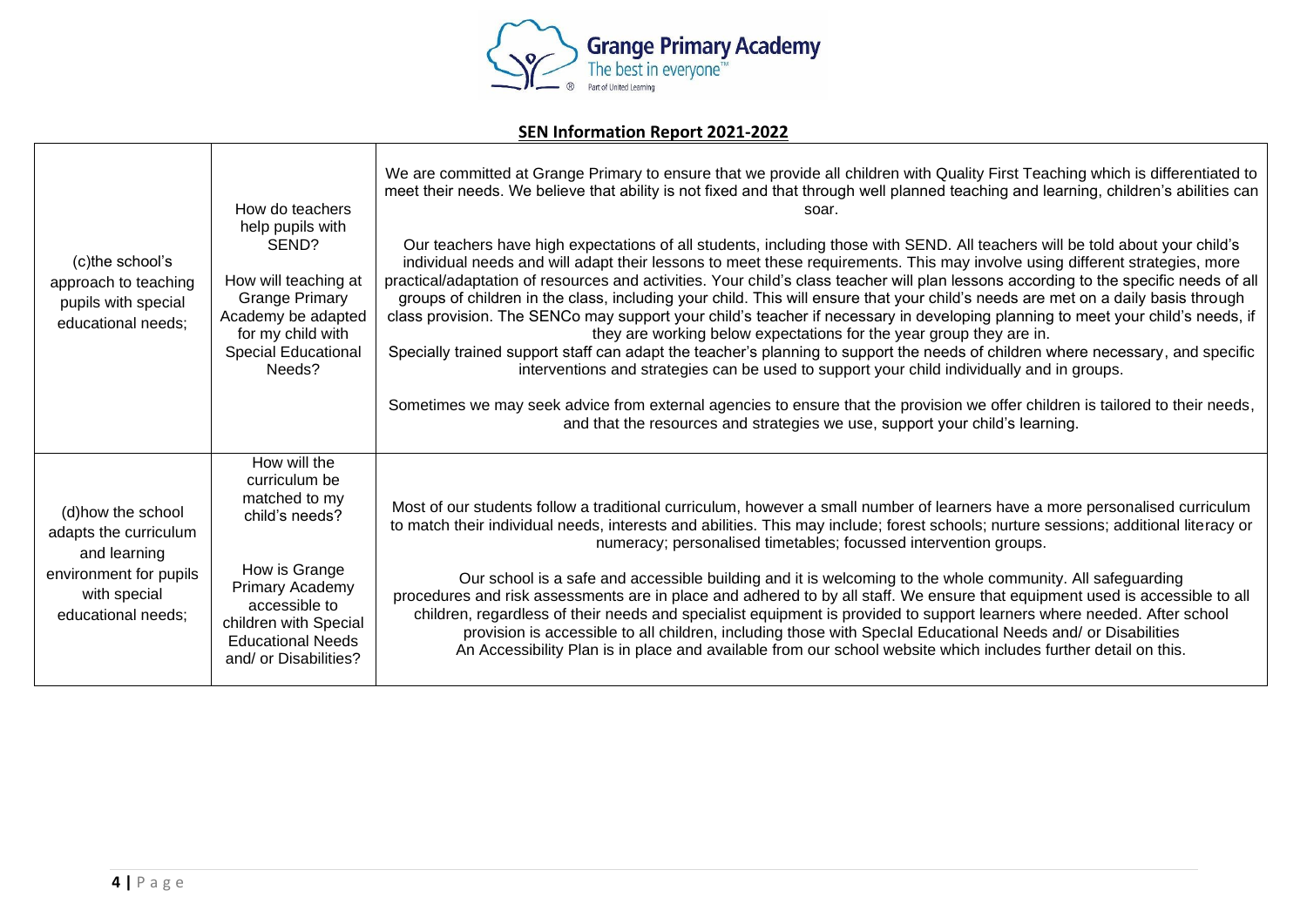

| JEN IIIIOHIIIQUUI KEPOL EUZI-ZUZZ                                                                          |                                                                                                                                                                                                                                                                                                                                                                                                                                                                 |                                                                                                                                                                                                                                                                                                                                                                                                                                                                                                                                                                                                                                                                                                                                                                                                                                                                                                                                                                                                                                                                                                                                                                                                                                                                                                                                                                                                                                                                                                                                                                                                                                                                                                                                                                                                                                                                                                                                                                                                                                                                                                                                                                                                                                                                                                                                                                                                                                                                                                                                                                                                                                                                                                                                                                                                                                                                                                                                                                                                                                                                                                                                                                                                                                                                                                                                                                                                                                                                                                                                                                                                                                                                                                                                                                                                                                                                                                                                                |  |
|------------------------------------------------------------------------------------------------------------|-----------------------------------------------------------------------------------------------------------------------------------------------------------------------------------------------------------------------------------------------------------------------------------------------------------------------------------------------------------------------------------------------------------------------------------------------------------------|------------------------------------------------------------------------------------------------------------------------------------------------------------------------------------------------------------------------------------------------------------------------------------------------------------------------------------------------------------------------------------------------------------------------------------------------------------------------------------------------------------------------------------------------------------------------------------------------------------------------------------------------------------------------------------------------------------------------------------------------------------------------------------------------------------------------------------------------------------------------------------------------------------------------------------------------------------------------------------------------------------------------------------------------------------------------------------------------------------------------------------------------------------------------------------------------------------------------------------------------------------------------------------------------------------------------------------------------------------------------------------------------------------------------------------------------------------------------------------------------------------------------------------------------------------------------------------------------------------------------------------------------------------------------------------------------------------------------------------------------------------------------------------------------------------------------------------------------------------------------------------------------------------------------------------------------------------------------------------------------------------------------------------------------------------------------------------------------------------------------------------------------------------------------------------------------------------------------------------------------------------------------------------------------------------------------------------------------------------------------------------------------------------------------------------------------------------------------------------------------------------------------------------------------------------------------------------------------------------------------------------------------------------------------------------------------------------------------------------------------------------------------------------------------------------------------------------------------------------------------------------------------------------------------------------------------------------------------------------------------------------------------------------------------------------------------------------------------------------------------------------------------------------------------------------------------------------------------------------------------------------------------------------------------------------------------------------------------------------------------------------------------------------------------------------------------------------------------------------------------------------------------------------------------------------------------------------------------------------------------------------------------------------------------------------------------------------------------------------------------------------------------------------------------------------------------------------------------------------------------------------------------------------------------------------------------|--|
| (e)additional support<br>for learning that is<br>available to pupils with<br>special educational<br>needs; | Is there additional<br>support available to<br>help pupils with<br>SEND with their<br>learning? How is this<br>allocated at Grange<br>Primary Academy?<br>What are the<br>different types of<br>support available for<br>children with SEND<br>at Grange?<br>How are the school's<br>resources allocated<br>and matched to<br>children's special<br>educational needs?<br>How is the decision<br>made about how<br>much/ what support<br>my child will receive? | The school budget is received from the Northamptonshire Local Authority and includes money for supporting children with<br>SEND. The Headteacher decides on the budget for Special Educational Needs and Disabilities in consultation with the school<br>governors and United Learning, on the basis of needs in the school.<br>The Headteacher and SENCo discuss all the information they have about SEND in the school, including: the children receiving<br>support already; the children identified as needing additional support the children who have been identified as not making as<br>much progress as would be expected; and from this discussions, it is then decided what resources training and support are<br>needed. Resources are allocated based on evidence of need and effectiveness. Students with a Statement/EHC Plan have<br>resources allocated as outlined in their statement or plan. Teaching Assistants are allocated, where resources allow, to support<br>students in lessons.<br>All resources, training and support are reviewed regularly and changes made as needed.<br>There is a range of support available at Grange for your child. These include Quality First Teaching, specific group work,<br>support from external agencies and professionals or specific individual support. If your child is receiving any support in addition<br>to Quality First Teaching, you will be notified by your child's class teacher.<br>Quality First Teaching is delivered by your child's class teacher. It ensures that there is excellent, targeted classroom teaching<br>for all children. This means that the teacher holds high expectations for your child in all subjects; all teaching your child<br>receives builds on their current knowledge, what they can do and can understand. This may be presented in a range of ways<br>so your child is fully involved in their learning (for example by using practical learning strategies). Your child's teacher will<br>carefully check progress during lessons and, if a gap in their learning is identified, will provide instant, targeted support. Where<br>professionals have given advice and specific strategies to support your child within the classroom, teachers will use these to<br>support your child's progress.<br>Specific group work, or as it is often called, intervention groups, can be run by a teacher or a teaching assistant will have been<br>trained to run these groups. If your child is taking part in specific group work, this will involve: group sessions where activities<br>are planned around specific targets to help them make progress in key areas which have been identified in class teaching.<br>Group or Individual Support from External Professionals<br>Your child may receive support from an external professional after identification from the class teacher or SENCo. If your child<br>is being referred for this support, we will ask for your permission. There may be a form for you to complete to allow us to make<br>a referral for the service and you may be invited to discuss your child's progress, learning and concerns with the professional<br>leading the intervention. When the professional provides reports about involvement, these will be copied for you, so you are<br>aware of any recommendations being made to support your child's learning.<br>Specific individual support<br>This support is normally provided via an Educational, Health and Care Plan (EHCP) or, an Additional Funding Application. This<br>means that your child will have been identified but the SENCo as needing a particularly high level of support (more than 15hrs<br>per week) which cannot be provided by the budget already made available to school. Usually, in this case, your child will<br>already be receiving specialist support from a number of professionals outside the school. |  |
|                                                                                                            |                                                                                                                                                                                                                                                                                                                                                                                                                                                                 |                                                                                                                                                                                                                                                                                                                                                                                                                                                                                                                                                                                                                                                                                                                                                                                                                                                                                                                                                                                                                                                                                                                                                                                                                                                                                                                                                                                                                                                                                                                                                                                                                                                                                                                                                                                                                                                                                                                                                                                                                                                                                                                                                                                                                                                                                                                                                                                                                                                                                                                                                                                                                                                                                                                                                                                                                                                                                                                                                                                                                                                                                                                                                                                                                                                                                                                                                                                                                                                                                                                                                                                                                                                                                                                                                                                                                                                                                                                                                |  |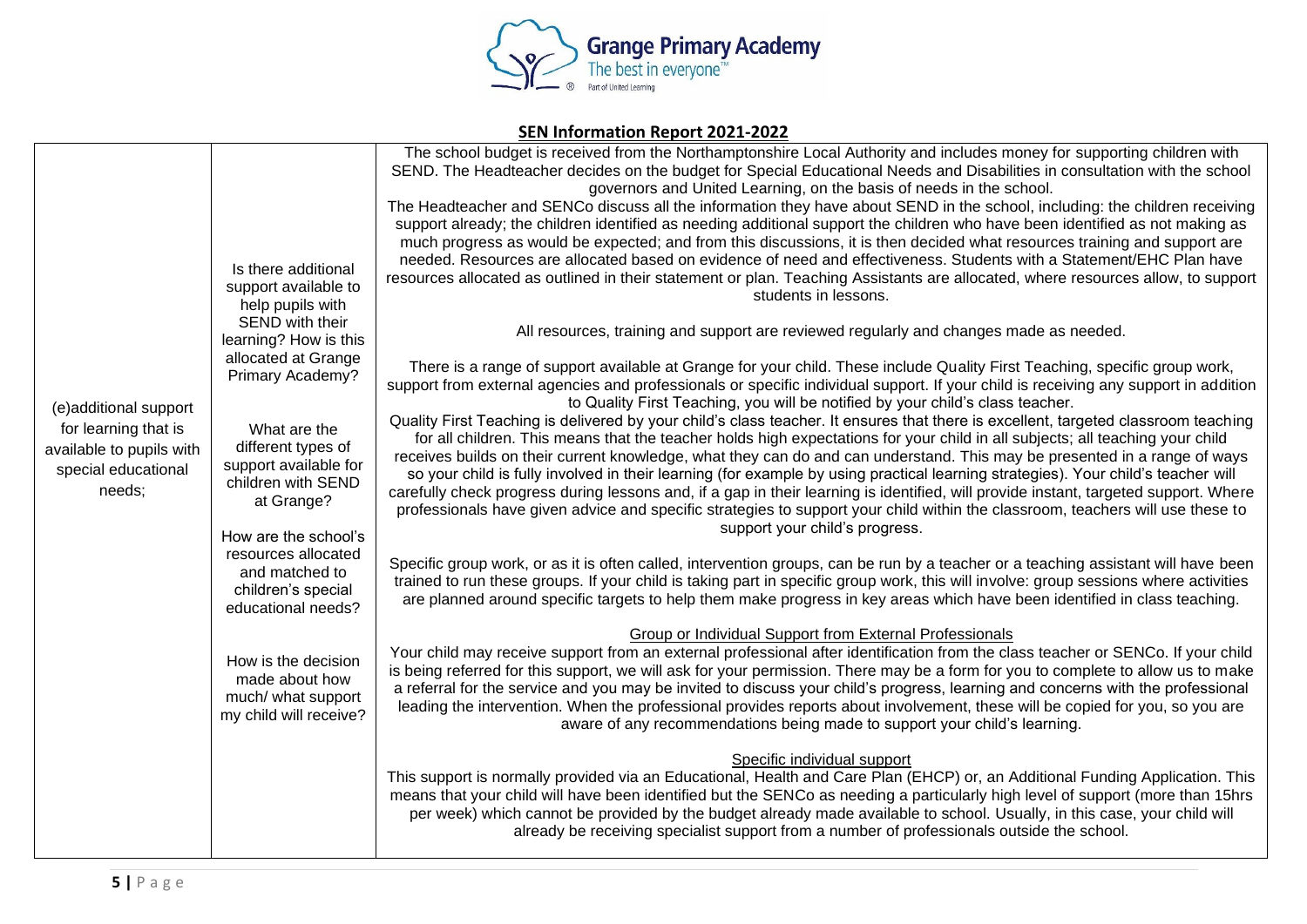

|                                                                                                                                                                                                                                        |                                                                                                                                                                                                                                                                                 | Educational, Health and Care Plans<br>This level of support is available for children whose learning needs are severe, complex and lifelong and who require more than<br>15hrs 1:1 support in school. The school, or yourself, can request the local authority carry out a statutory assessment of your<br>child's needs. This is a legal process which sets out the amount of support that will be provided for your child. When applying<br>for an EHCP, the school completes an EHCP form. This form has a lot of information about your child, written by yourself, the<br>school and your child and is sent to a panel who then decides whether they think your child's needs (as described in the<br>application form) are complex enough to require a statutory assessment.<br>Students with EHCPs will have targets and strategies set by the class teacher in<br>conjunction with the SENCO. Annual Reviews involving the student, parents/carers, class teacher and other professionals<br>evaluate those targets and strategies. The decision is based on evidence of need and impact.                                                                                                                                                                                                                                                                               |
|----------------------------------------------------------------------------------------------------------------------------------------------------------------------------------------------------------------------------------------|---------------------------------------------------------------------------------------------------------------------------------------------------------------------------------------------------------------------------------------------------------------------------------|---------------------------------------------------------------------------------------------------------------------------------------------------------------------------------------------------------------------------------------------------------------------------------------------------------------------------------------------------------------------------------------------------------------------------------------------------------------------------------------------------------------------------------------------------------------------------------------------------------------------------------------------------------------------------------------------------------------------------------------------------------------------------------------------------------------------------------------------------------------------------------------------------------------------------------------------------------------------------------------------------------------------------------------------------------------------------------------------------------------------------------------------------------------------------------------------------------------------------------------------------------------------------------------------------------------------------------------------------------------------------------|
| f) How the school<br>enables pupils with<br>special educational<br>needs to engage in the<br>activities of the school<br>(including physical<br>activities) together with<br>children who do not<br>have special<br>educational needs; | What social, before and<br>after school, and other<br>activities are available<br>for pupils with SEND?<br>How can my child and I<br>find out about these<br>activities?<br>How will my child be<br>included in activities<br>outside the classroom,<br>including school trips? | A large range of academic and hobby/interest clubs are available at Grange Primary Academy. They are<br>open to all students, including students with SEND. Details of these clubs are available from the school office and include<br>music, construction, art, computing and a range of sports clubs.<br>All children in the school are encouraged to take part in extra activities at break time, lunchtime and after<br>school. Day and residential trips are open to all children and your child's specific needs can be discussed if they wish to join<br>such a trip.                                                                                                                                                                                                                                                                                                                                                                                                                                                                                                                                                                                                                                                                                                                                                                                                    |
| (g)support that is<br>available for improving<br>the emotional, mental<br>and social<br>development of pupils<br>with special<br>educational needs                                                                                     | What support will<br>there be for my<br>child's overall well-<br>being?                                                                                                                                                                                                         | At Grange Primary Academy, we take our pastoral responsibilities seriously. We pride ourselves on providing a high level of<br>student support and guidance. One way we support our children is by building a strong, positive relationship between adults<br>and children. All children in school are taught to respect each others differences as part of the PSHE curriculum and school<br>assemblies. The school places a significant emphasis on an anti-bullying message through this and the teaching and<br>recognition of the Grange values.<br>There are members of staff who are able to provide specific pastoral support, these include: the pastoral team, class teachers<br>and teaching assistants. This provides the opportunity for children to talk to a member of staff about how they are feeling and<br>also pastoral staff will provide specific programmes of support to develop wellbeing and social and emotional skills. We also<br>have excellent relationships with a number of external agencies, for example: the school nurse; Educational Psychologist and<br>Specialist Support Services.<br>The school has achieved the Silver Award for the Northamptonshire programme 'Targeted Mental Health Support in Schools,'<br>working with the Educational Psychology Team to ensure good practice in pastoral support across the school through a |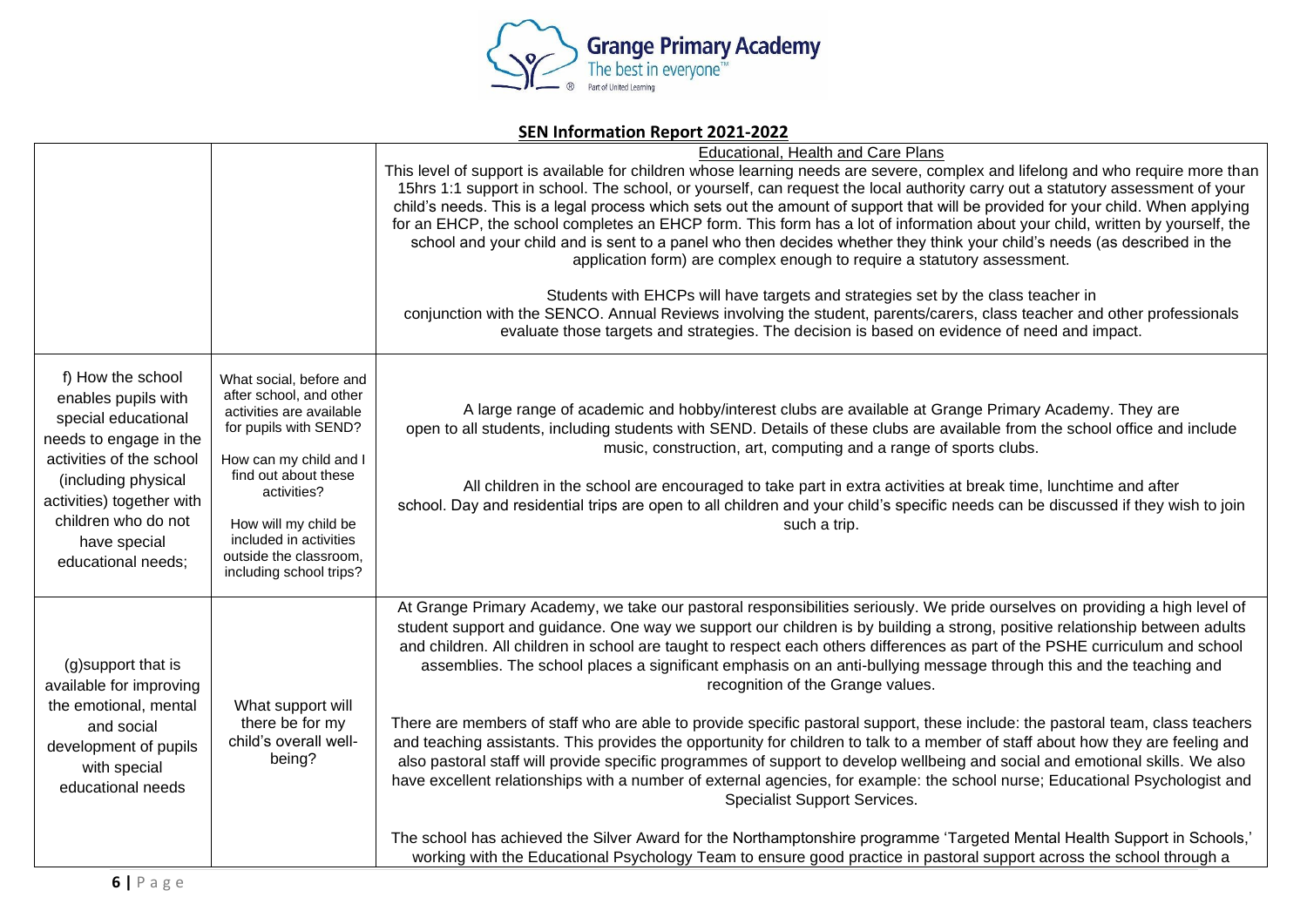

|                                                                                                                                            |                                                                                                                                                                                                                            | number of intervention programmes and initiatives including 'Worry Monsters' in each classroom and in communal areas                                                                                                                                                                                                                                                                                                                                                                                                                                                                                                                                                                                                                                                                                                                                                                                                                                                                                                                                                                                                                                                                                                                                                                                                                                                                                                                               |
|--------------------------------------------------------------------------------------------------------------------------------------------|----------------------------------------------------------------------------------------------------------------------------------------------------------------------------------------------------------------------------|----------------------------------------------------------------------------------------------------------------------------------------------------------------------------------------------------------------------------------------------------------------------------------------------------------------------------------------------------------------------------------------------------------------------------------------------------------------------------------------------------------------------------------------------------------------------------------------------------------------------------------------------------------------------------------------------------------------------------------------------------------------------------------------------------------------------------------------------------------------------------------------------------------------------------------------------------------------------------------------------------------------------------------------------------------------------------------------------------------------------------------------------------------------------------------------------------------------------------------------------------------------------------------------------------------------------------------------------------------------------------------------------------------------------------------------------------|
|                                                                                                                                            |                                                                                                                                                                                                                            | around the school, whole school wellbeing and mental health awareness weeks and schemes of work which raise teach                                                                                                                                                                                                                                                                                                                                                                                                                                                                                                                                                                                                                                                                                                                                                                                                                                                                                                                                                                                                                                                                                                                                                                                                                                                                                                                                  |
|                                                                                                                                            |                                                                                                                                                                                                                            | wellbeing knowledge and skills.                                                                                                                                                                                                                                                                                                                                                                                                                                                                                                                                                                                                                                                                                                                                                                                                                                                                                                                                                                                                                                                                                                                                                                                                                                                                                                                                                                                                                    |
|                                                                                                                                            |                                                                                                                                                                                                                            |                                                                                                                                                                                                                                                                                                                                                                                                                                                                                                                                                                                                                                                                                                                                                                                                                                                                                                                                                                                                                                                                                                                                                                                                                                                                                                                                                                                                                                                    |
| In relation to<br>mainstream schools<br>and maintained<br>nursery schools, the<br>name and contact<br>details of the SEN co-<br>ordinator. | Who should I contact<br>if I want to find out<br>more about how<br><b>Grange Primary</b><br>Academy supports<br>pupils with SEND?<br>Who are the best<br>people to talk to at<br><b>Grange Primary</b><br>Academy about my | At Grange, we have an open door policy. We strive to work in partnership with parents to ensure the best outcomes for<br>children. If you are concerned about your child's progress, please do not hesitate to talk to us about your concerns.<br>Initially, speak to your child's class teacher about your concerns. Class teachers will report on progress to you through Pupil<br>Passport Meetings twice a year and the end of year report. If you would like to discuss concerns you have about your child's<br>progress between these meetings, please do not hesitate to speak to your child's class teacher who will be happy to help.<br>Your child's teacher is responsible for:<br>Checking the progress that your child is making in class<br>Identifying any areas your child may need additional support in, planning and delivering this<br>Keeping you informed of progress and any areas they are receiving extra support in through parents' evenings and end<br>of year reports<br>Notify you of any additional interventions that your child is taking part in<br>Notifying the SENCo if they feel they need additional support to help your child succeed in their learning<br>If you are still not happy that concerns you have raised are being managed, after discussing these with your child's class<br>teacher, and you feel your child is still not making progress, you should speak to the school SENCo (Lydia Meek) |
|                                                                                                                                            |                                                                                                                                                                                                                            | lydia.meek@grangeprimary.org.uk or Headteacher (Chris Latimer) chris.latimer@grangeprimary.org.uk                                                                                                                                                                                                                                                                                                                                                                                                                                                                                                                                                                                                                                                                                                                                                                                                                                                                                                                                                                                                                                                                                                                                                                                                                                                                                                                                                  |
|                                                                                                                                            | child's difficulties with                                                                                                                                                                                                  | The SENCo (Special Educational Needs Co-ordinator) is responsible for:                                                                                                                                                                                                                                                                                                                                                                                                                                                                                                                                                                                                                                                                                                                                                                                                                                                                                                                                                                                                                                                                                                                                                                                                                                                                                                                                                                             |
|                                                                                                                                            | learning/ Special<br><b>Educational Needs</b>                                                                                                                                                                              | Co-ordinating the support that your child is receiving and ensuring that your child gets a consistent, high-quality<br>$\bullet$<br>response to meeting their needs in school                                                                                                                                                                                                                                                                                                                                                                                                                                                                                                                                                                                                                                                                                                                                                                                                                                                                                                                                                                                                                                                                                                                                                                                                                                                                      |
|                                                                                                                                            | or Disability (SEND)?                                                                                                                                                                                                      | Ensuring that you are involved in supporting your child's learning, kept informed about the support they are receiving<br>and involved in reviewing how they are doing                                                                                                                                                                                                                                                                                                                                                                                                                                                                                                                                                                                                                                                                                                                                                                                                                                                                                                                                                                                                                                                                                                                                                                                                                                                                             |
|                                                                                                                                            | What should I do if I<br>think that my child                                                                                                                                                                               | Liaising with other professionals who come into school to help support your child's learning, for example Speech and<br>Language Therapists and Educational Psychologists                                                                                                                                                                                                                                                                                                                                                                                                                                                                                                                                                                                                                                                                                                                                                                                                                                                                                                                                                                                                                                                                                                                                                                                                                                                                          |
|                                                                                                                                            | may have a special<br>educational need or<br>disability?                                                                                                                                                                   | Ensuring that we have accurate records of the provision that your child is receiving and the progress they are making<br>with this support                                                                                                                                                                                                                                                                                                                                                                                                                                                                                                                                                                                                                                                                                                                                                                                                                                                                                                                                                                                                                                                                                                                                                                                                                                                                                                         |
|                                                                                                                                            |                                                                                                                                                                                                                            | Providing support for teachers and support staff so they can help children with SEND in the school achieve the best<br>progress possible                                                                                                                                                                                                                                                                                                                                                                                                                                                                                                                                                                                                                                                                                                                                                                                                                                                                                                                                                                                                                                                                                                                                                                                                                                                                                                           |
|                                                                                                                                            |                                                                                                                                                                                                                            | The Headteacher is responsible for:                                                                                                                                                                                                                                                                                                                                                                                                                                                                                                                                                                                                                                                                                                                                                                                                                                                                                                                                                                                                                                                                                                                                                                                                                                                                                                                                                                                                                |
|                                                                                                                                            |                                                                                                                                                                                                                            | The day to day management of all aspects of the school, this includes the support for children with SEND.<br>They will give responsibility to the SENCo and class teachers but is still responsible for                                                                                                                                                                                                                                                                                                                                                                                                                                                                                                                                                                                                                                                                                                                                                                                                                                                                                                                                                                                                                                                                                                                                                                                                                                            |
|                                                                                                                                            |                                                                                                                                                                                                                            | ensuring that your child's needs are met<br>Ensuring that the governing body are kept informed about any issues in the school regarding SEND                                                                                                                                                                                                                                                                                                                                                                                                                                                                                                                                                                                                                                                                                                                                                                                                                                                                                                                                                                                                                                                                                                                                                                                                                                                                                                       |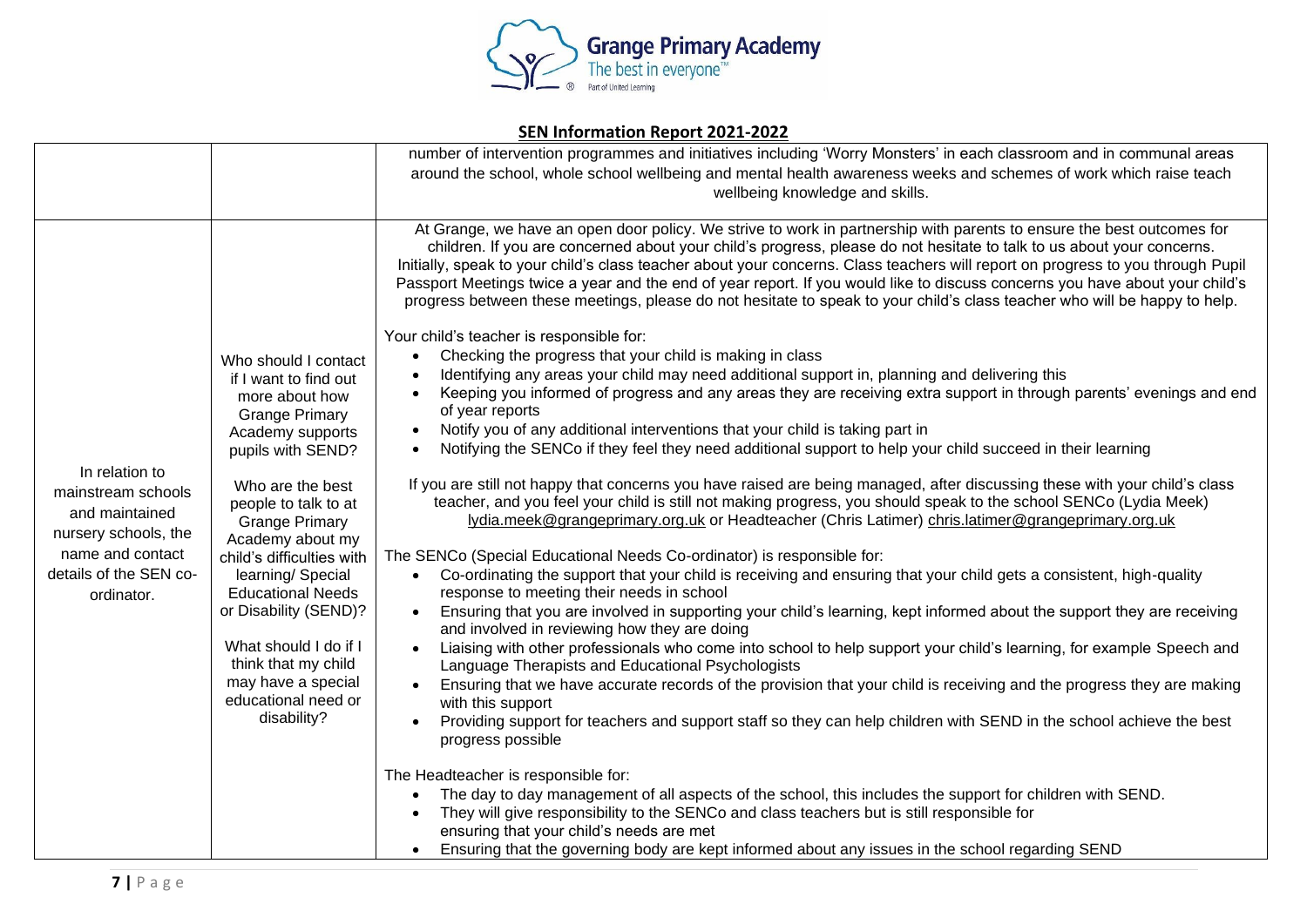

|                                                                                                                                                                                                           |                                                                                                                                                                                                                                 | If after speaking to the school SENCo or Headteacher, you are still not happy about the support your child is receiving, please<br>contact and speak to the school SEND governor, Kathy Webster. You can contact her through the school office.<br>The SEND governor is responsible for:<br>Making sure that the necessary support is made for any child who attends Grange with SEND                                                                                                                                                                                                                                                                                                                                                                                                                                                                                                                                                                                                                                                                                                                                                                                                                                                                    |
|-----------------------------------------------------------------------------------------------------------------------------------------------------------------------------------------------------------|---------------------------------------------------------------------------------------------------------------------------------------------------------------------------------------------------------------------------------|----------------------------------------------------------------------------------------------------------------------------------------------------------------------------------------------------------------------------------------------------------------------------------------------------------------------------------------------------------------------------------------------------------------------------------------------------------------------------------------------------------------------------------------------------------------------------------------------------------------------------------------------------------------------------------------------------------------------------------------------------------------------------------------------------------------------------------------------------------------------------------------------------------------------------------------------------------------------------------------------------------------------------------------------------------------------------------------------------------------------------------------------------------------------------------------------------------------------------------------------------------|
| Information about the<br>expertise and training<br>of staff in relation to<br>children and young<br>people with special<br>educational needs and<br>about how specialist<br>expertise will be<br>secured. | What training have<br>the staff supporting<br>children and young<br>people with SEND<br>had or are having?                                                                                                                      | We offer a range of training to support teachers in ensuring their teaching is tailored to support children with SEND. This<br>includes:<br>The SENCo supports class teachers in planning for children with Special Educational Needs. This may be through<br>$\bullet$<br>shared lesson planning, shared intervention planning, delivering trainign sessions or completing lesson study to show<br>good practise.<br>The school has a training plan for all staff to improve the teaching and learning of chidlren, including those with Specail<br>Educational Needs. This includes whole staff training on, for example, ASD and Speech and Language difficulties.<br>Individual teachers and support staff may attend training sessions and courses run by outside agencies that are<br>relevant to the needs of specific children in their class, for example by the Visual Impairment Service.<br>Recent training for staff includes; Attachment Awareness training, Supporting children's mental health, Hearing<br>Impairment Training and Speech and Language Intervention Training<br>As an Academy we can call on support from specialist organisations from within the Local Authority as well as<br><b>Health and Social Care Services.</b> |
| Information about how<br>equipment and<br>facilities to support<br>children and young<br>people with special<br>educational needs will<br>be secured.                                                     | What happens if my<br>child needs specialist<br>equipment or other<br>facilities?<br>Who are the people<br>providing services to<br>children with Special<br><b>Educational Needs</b><br>and/or Disabilities in<br>this school? | There are a range of people and services providing children support at Grange Primary Academy. If additional support is being<br>offered to your child from an external professional, we will always ask for your consent and give you copies of any reports<br>which are generated from meetings with yourselves, the school or with your child.<br>Services directly funded by the school<br>Family Wellbeing Team<br><b>Educational Psychology Service</b><br>Pastoral Team<br>Services paid for centrally by the Local Authority but delivered in school<br><b>Specialist Support Service</b><br>Education Inclusion Team (Attendance)<br>Early Help Assessment<br>Sensory Impairment Team                                                                                                                                                                                                                                                                                                                                                                                                                                                                                                                                                           |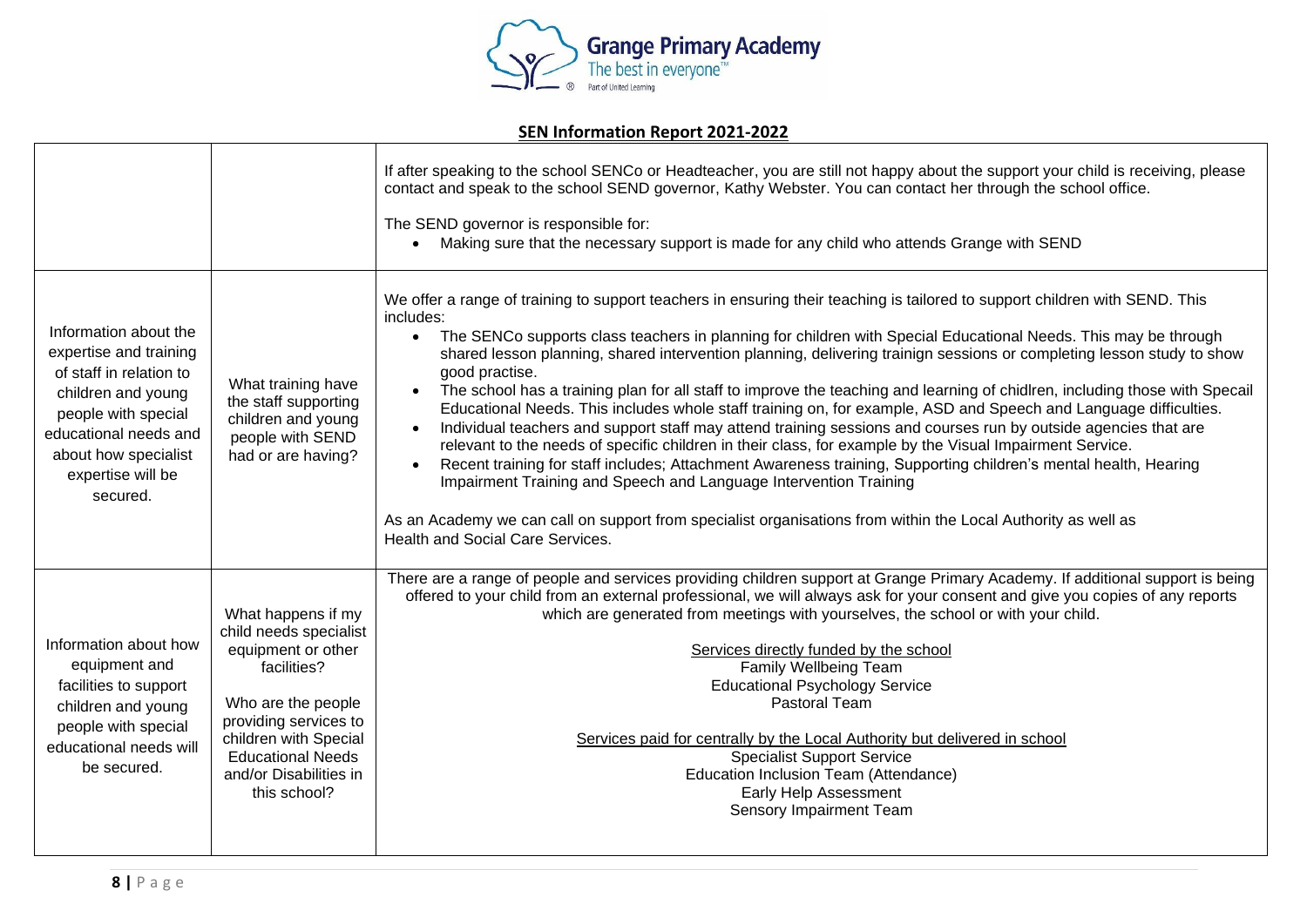

| SEN INTOFMATION REPOFT ZUZT-ZUZZ                                                                                                                                            |                                                                                                                                                              |                                                                                                                                                                                                                                                                                                                                                                                                                                                                                                                                                                                                                                                                                                                                                                                                                                                                                                                                                                                                                                                                                                                                                      |
|-----------------------------------------------------------------------------------------------------------------------------------------------------------------------------|--------------------------------------------------------------------------------------------------------------------------------------------------------------|------------------------------------------------------------------------------------------------------------------------------------------------------------------------------------------------------------------------------------------------------------------------------------------------------------------------------------------------------------------------------------------------------------------------------------------------------------------------------------------------------------------------------------------------------------------------------------------------------------------------------------------------------------------------------------------------------------------------------------------------------------------------------------------------------------------------------------------------------------------------------------------------------------------------------------------------------------------------------------------------------------------------------------------------------------------------------------------------------------------------------------------------------|
|                                                                                                                                                                             |                                                                                                                                                              | Services provided and paid for by the Health Service but delivered in school:<br><b>School Nurse</b><br><b>Occupational Therapy</b><br>Physiotherapy<br><b>Health Visitor</b><br>Speech and Language Therapy<br>If you believe your child needs specialist equipment or other facilities, please contact the SENCO or discuss the issue at the<br>next review/parents evening.                                                                                                                                                                                                                                                                                                                                                                                                                                                                                                                                                                                                                                                                                                                                                                       |
| The arrangements for<br>consulting parents of<br>children with special<br>educational needs<br>about, and involving<br>such parents in, the<br>education of their<br>child. | How will I be<br>involved in<br>discussions about<br>and planning for my<br>child's education?<br>How will you help me<br>to support my child's<br>learning? | If your child is identified as not making progress, the school will set up a meeting to discuss this in detail with you.<br>At a meeting to discuss your child's learning needs in school, we will:<br>Share our concerns<br>Listen to any concerns you have<br>Plan any additional support your child may receive<br>٠<br>Discuss with you any referrals to outside professionals to support your child's learning<br>$\bullet$<br>We may share strategies with you that could support your child's learning at home<br>$\bullet$<br>We need you to support us and your child by encouraging them to fully engage with their learning and any interventions offered<br>by:<br>Helping them to be organised for their day (including bringing the right equipment and books)<br>Full attendance and good punctuality<br>$\bullet$<br>Completion of homework<br>$\bullet$<br>Attending parents' meetings<br>Attending any meetings specifically arranged for your child<br>We will support you by having regular communication with you. Our Family Wellbeing Team are also available to support you<br>with any difficulties that you may be having. |
| The arrangements for<br>consulting young<br>people with special<br>educational needs<br>about, and involving<br>them in, their<br>education.                                | How will my child be<br>involved in his/her<br>own learning and<br>decisions made<br>about his/her<br>education?                                             | Students are encouraged to take part in Pupil Voice activities; regularly evaluate their work in lessons; attend<br>Pupil passport meetings; contribute to target setting and reviewing and reflect on their learning and achievements.                                                                                                                                                                                                                                                                                                                                                                                                                                                                                                                                                                                                                                                                                                                                                                                                                                                                                                              |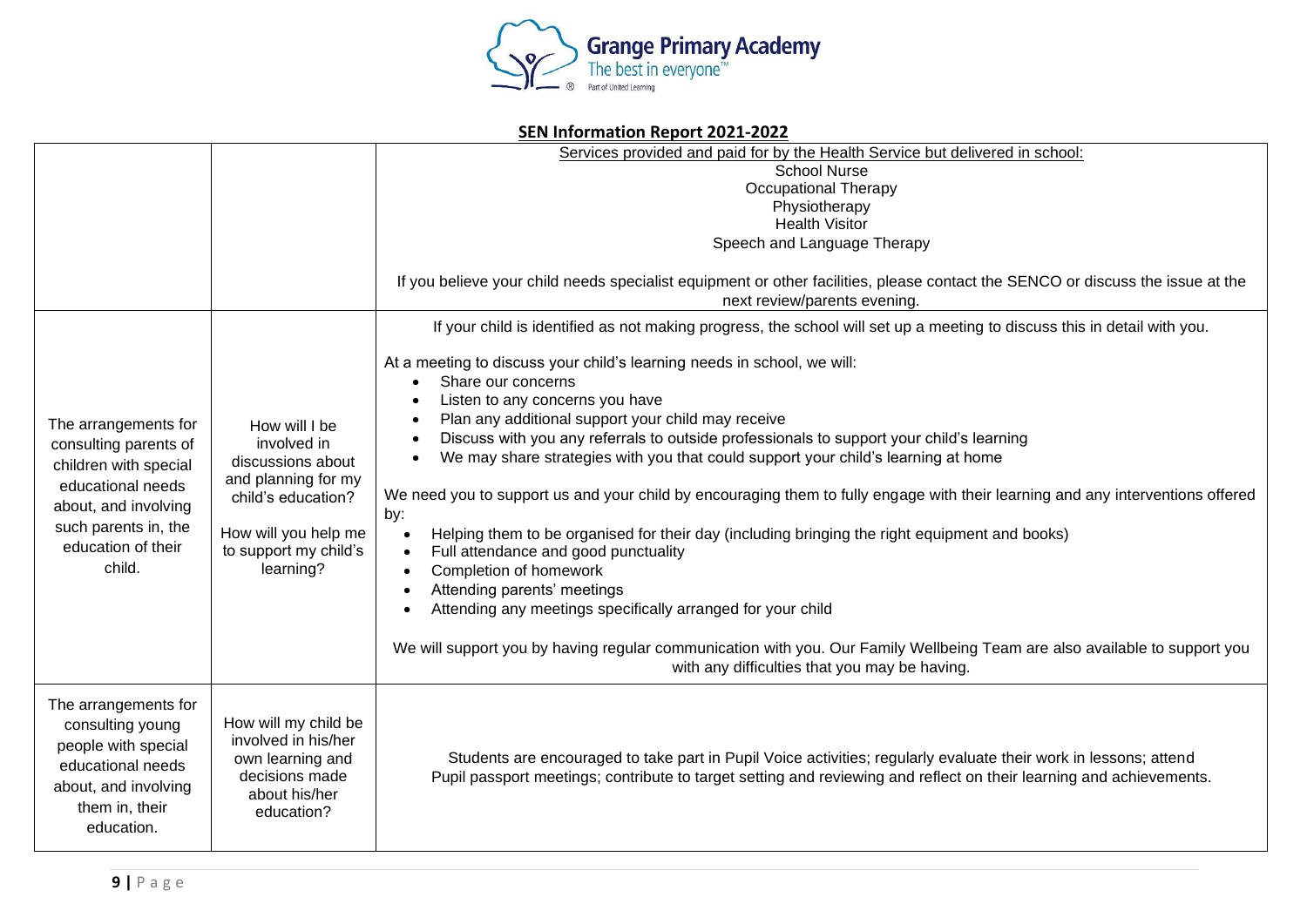

| Any arrangements        |                                    |                                                                                                                                                                                                                                                               |
|-------------------------|------------------------------------|---------------------------------------------------------------------------------------------------------------------------------------------------------------------------------------------------------------------------------------------------------------|
| made by the governing   |                                    |                                                                                                                                                                                                                                                               |
| body or the proprietor  |                                    |                                                                                                                                                                                                                                                               |
| relating to the         | Who can I contact for              | We will always work hard to resolve concerns that parents have regarding SEND provision in school. In the first instance                                                                                                                                      |
| treatment of            | further information?               | please contact your child's class teacher who may refer your concerns to a more senior member of staff if needed. Please                                                                                                                                      |
| complaints from         |                                    | contact the SENCo if you feel that you require further support.                                                                                                                                                                                               |
| parents of pupils with  | Who can I contact if I             |                                                                                                                                                                                                                                                               |
| special educational     | have a complaint?                  | For further information, please see the school's Complaints Policy which is available on the school website.                                                                                                                                                  |
| needs concerning the    |                                    |                                                                                                                                                                                                                                                               |
| provision made at the   |                                    |                                                                                                                                                                                                                                                               |
| school.                 |                                    |                                                                                                                                                                                                                                                               |
| How the governing       |                                    |                                                                                                                                                                                                                                                               |
| body involves other     |                                    |                                                                                                                                                                                                                                                               |
| bodies, including       |                                    | As an Academy we can access a range of services including Child and Adolescent Mental Health Service (CAMHs); Social                                                                                                                                          |
| health and social       |                                    | Care; School Nurse Service; Educational Psychology Service; Physiotherapy Service; Speech and Language Service;                                                                                                                                               |
| services bodies, local  | What specialist                    | Education Inclusion and Occupational Therapy Service. These services are contacted when necessary and appropriate,                                                                                                                                            |
| authority support       | services and                       | according to your child's needs. The school works closely with Northamptonshire County Council and use the Early Help                                                                                                                                         |
| services and voluntary  | expertise are                      | process when appropriate to do so.                                                                                                                                                                                                                            |
| organisations, in       | available at or<br>accessed by the |                                                                                                                                                                                                                                                               |
| meeting the needs of    | school?                            | If you believe your child needs support from a specialist please contact your child's class teacher or SENCo to                                                                                                                                               |
| pupils with special     |                                    | discuss at the next review/parents evening.                                                                                                                                                                                                                   |
| educational needs and   |                                    |                                                                                                                                                                                                                                                               |
| in supporting the       |                                    |                                                                                                                                                                                                                                                               |
| families of such pupils |                                    |                                                                                                                                                                                                                                                               |
| The contact details of  |                                    | Your child's class teacher is regularly available to disucss your child's progress, or any concerns you may have. They will also                                                                                                                              |
| support services for    |                                    | be able to share information about what is working well and be able to offer support anad guidance on how to help your child's                                                                                                                                |
| the parents of pupils   | Who should I contact               | progress at home. Class teachers will meet with you at parents evenings and offer support and guidance as a result of this.<br>Homework will be accessible for all children at their own level.                                                               |
| with special            | to find out about                  | We may use a home-school book to communicate with you details about your child's school dat, if this has agreed to be useful                                                                                                                                  |
| educational needs,      | support for parents                | for you and your child.                                                                                                                                                                                                                                       |
| including those for     | and families of                    |                                                                                                                                                                                                                                                               |
| arrangements made in    | children with SEND?                | The SENCo is available to meet with you to discuss your child's progress or any concerns and worries you may have.                                                                                                                                            |
| accordance with         |                                    |                                                                                                                                                                                                                                                               |
| section 32.             |                                    | Support may also be available for you from external agencies which the school will be able to research for you. All information<br>from outside agencies and professionals will be discussed with you with the person involved directly, or where this is not |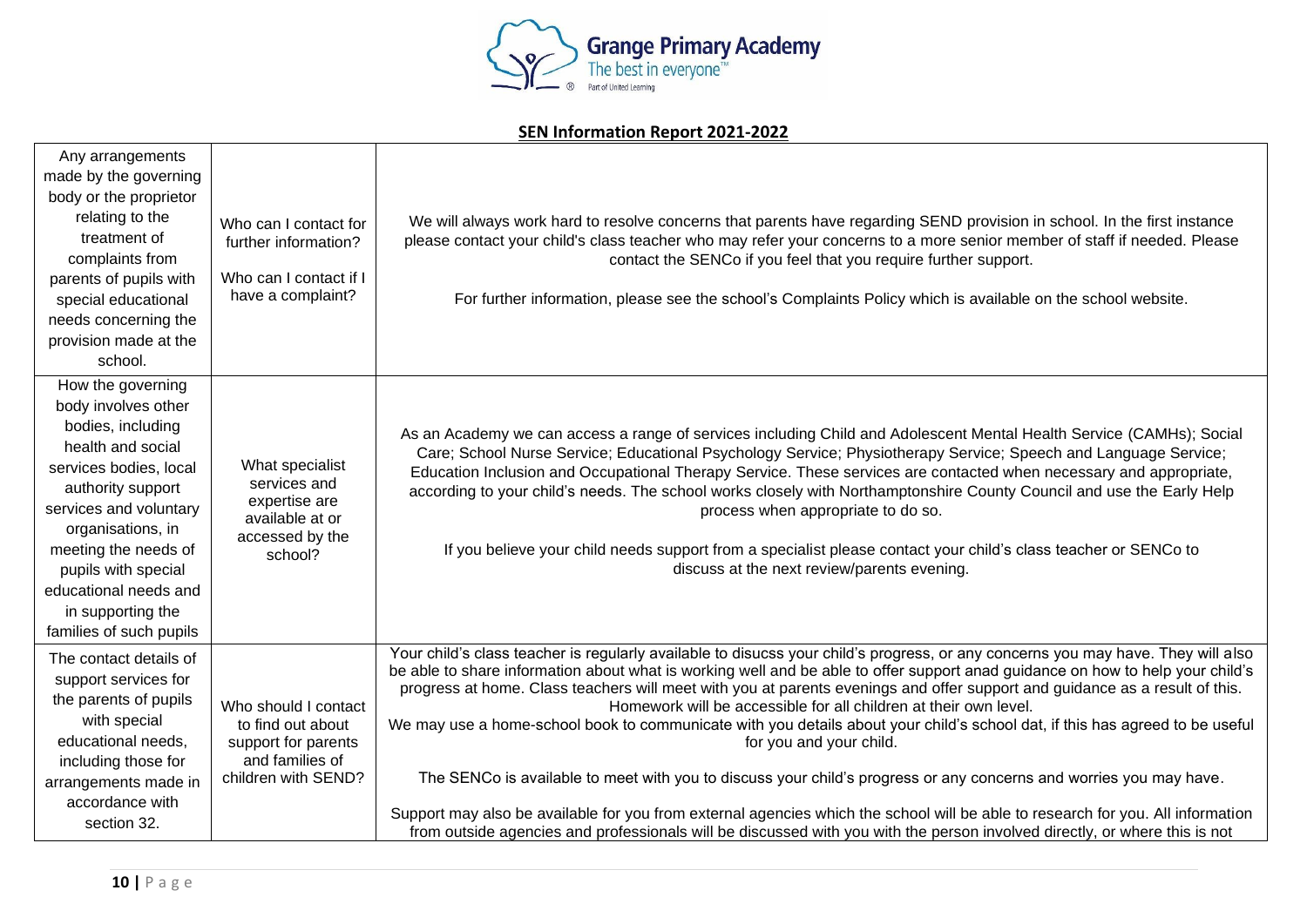

| SEN Information Report 2021-2022 |                                                                                                                                                                                                                                        |  |
|----------------------------------|----------------------------------------------------------------------------------------------------------------------------------------------------------------------------------------------------------------------------------------|--|
|                                  | possible, in a report. If you wish to discuss the content of reports, please contact the SENCo who will be happy to discuss<br>these with you.                                                                                         |  |
|                                  | Information, Advice and Support Service: http://www.iassnorthants.co.uk/Pages/home.aspx<br>Opening hours: Monday - Friday, 9am - 5pm. Telephone: 01604 364772. Email: contact@iassnorthants.co.uk                                      |  |
|                                  | Northamptonshire County Council Specialist Support Services:<br>http://www3.northamptonshire.gov.uk/councilservices/children-families-education/SEND/specialist-<br>support-for-send/Pages/specialist-support-service-autism-SEND.aspx |  |
|                                  | Early Help Assessment (EHA): http://www3.northamptonshire.gov.uk/councilservices/children-families-<br>education/help-and-protection-for-children/protecting-children-information-for-parents-and-<br>carers/Pages/default.aspx        |  |
|                                  | Child and Adolescent Mental Health Service (CAMHS):<br>http://www.nht.nhs.uk/main.cfm?type=CONTENTCAMHS                                                                                                                                |  |
|                                  | Special Needs Index (SNIX):<br>http://www.northamptonshire.gov.uk/en/councilservices/children/disabled-children/Pages/snix.aspx                                                                                                        |  |
|                                  | Northampton Parents Forum Group<br>http://www.northantspfg.co.uk/                                                                                                                                                                      |  |
|                                  | Autism Concern:<br>http://www.autismconcern.org/                                                                                                                                                                                       |  |
|                                  | FACT Northampton (support group for ASD & ADHD)<br>http://www.factnorthants.org.uk/                                                                                                                                                    |  |
|                                  | <b>Young Minds</b><br>http://www.youngminds.org.uk/                                                                                                                                                                                    |  |